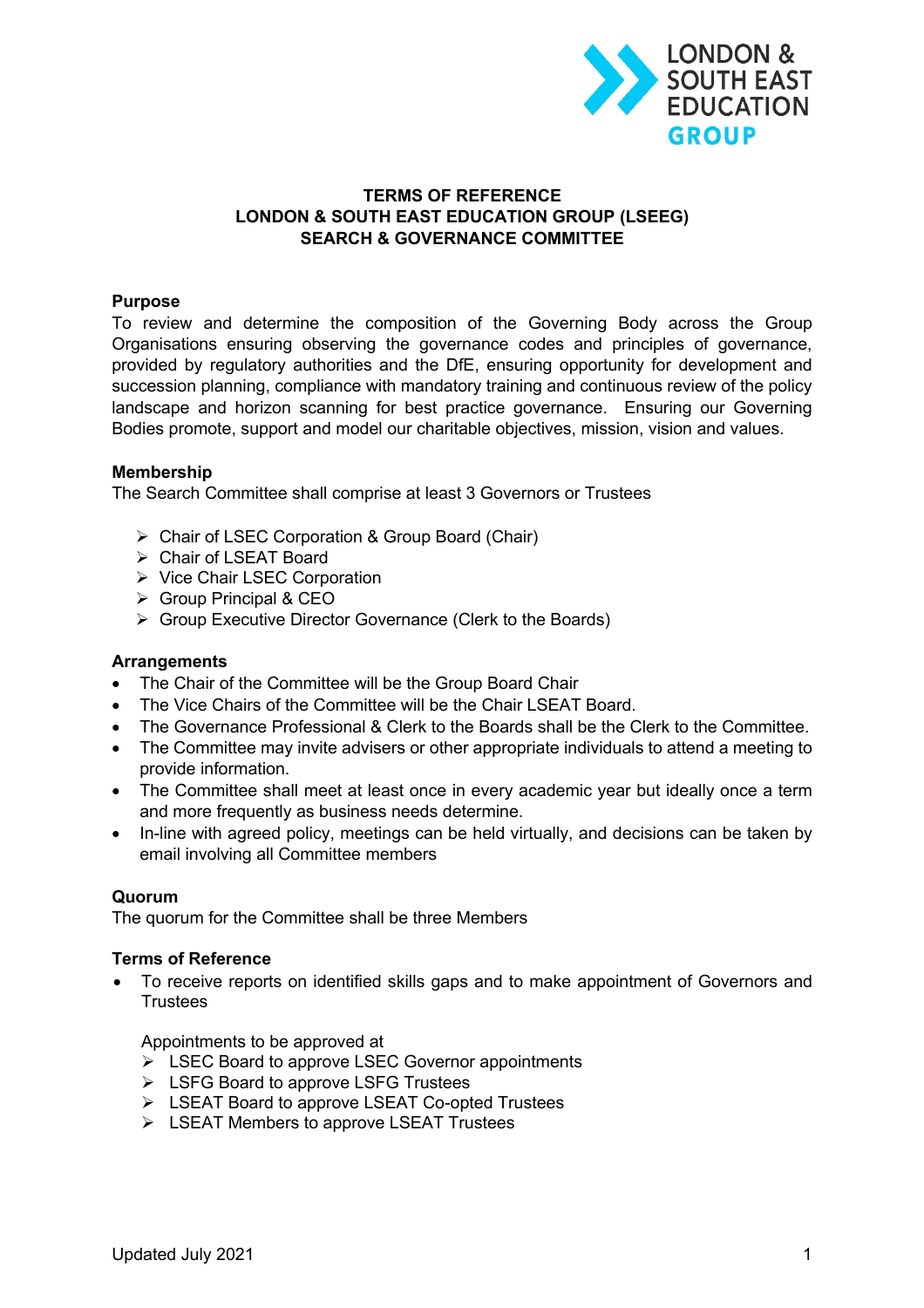

- To receive reports on identified skills gaps and to make recommended appointment of Vice Chairs and Chairs in accordance with the Group Governance Policy on Succession Planning, appointments to be approved by
	- Ø LSEC Board and LSFG Board to approve their Chair and Vice Chair recommended appointments.
	- Ø The sponsor body (LSEC) to approve LSEAT Chair and Vice Chair recommended appointments.
- To oversee and ensure delivery of the Annual Board Self Evaluations and Performance Reviews of Governors and Trustees and to review and consider these in accordance with Group Governance Policies, including my not limited to Succession Planning, Selection and Re-appointment, Attendance and Removal.
- The Committee shall be responsible for advising the Boards on the appointment and reappointment of Members of the Boards other than the Group Principal & CEO (who shall be eligible to serve on the Independent Boards as a result of the post) and staff and student governors.
- The Committee may, however, discuss options for the recruitment of both Staff and Student Governors in line with the requirements of the Instrument and Articles of Government.
- The Committee shall, from time to time, consider and make recommendations to the Independent Boards on composition and balance, and on the procedures for appointment to the Corporation.
- The Committee will consider the skills needs of the Independent Boards, establish the range of skills and experience of existing Members and identify gaps, referencing the Governance Skills Matrix.
- The Committee will ensure observance of the AOC Code of Good Governance for English Colleges and the DfE Governance Handbook and provide to new and existing Governors and Trustees.
- The Committee shall, where appropriate, develop the Corporation policies and procedures for the induction, performance appraisal and development of Corporation Members.
- The Committee shall have the power to employ the services of such external advisers as they deem necessary to fulfil their responsibilities.
- The Committee shall, from time to time, advise the Independent Boards on the balance and composition of its Committees including the value of Co-opted Members onto those **Committees**